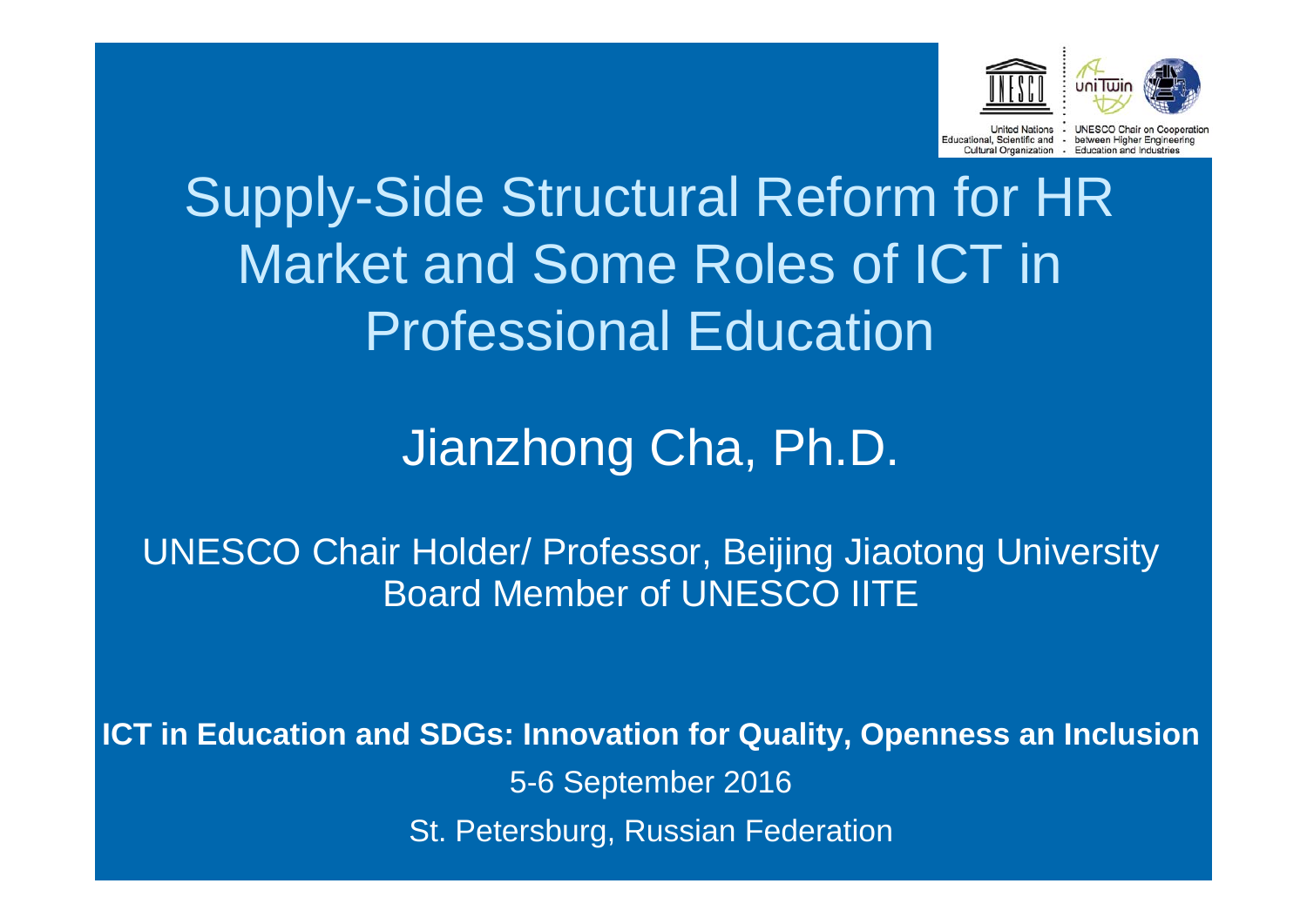## Supply-Side Structural Reform for HR Market



**UNESCO Chair on Coope** between Higher Engineering Educational, Scientific and -

Education and Industries

- 1. Big gap between Supply and demand sides: NO sufficient / complete data to know real needs
- $\checkmark$  Considering importance of engineering… it is surprising that **better data is not available** on these most important drivers of social and economic development
- $\checkmark$  Statistics and indicators for engineering **are in serious need of refining and redefining**

 $\checkmark$  Develop information on engineering, **highlighting urgent need for better statistics and indicators** in engineering(such as how many and what types of engineers a country has and needs)

UNESCO 2010 Report "Engineering: Issues, Challenges and Opportunities for Development" UNESCO Headquarter sets up a key project in 2016 for next 10 years to build up engineering statistics among member states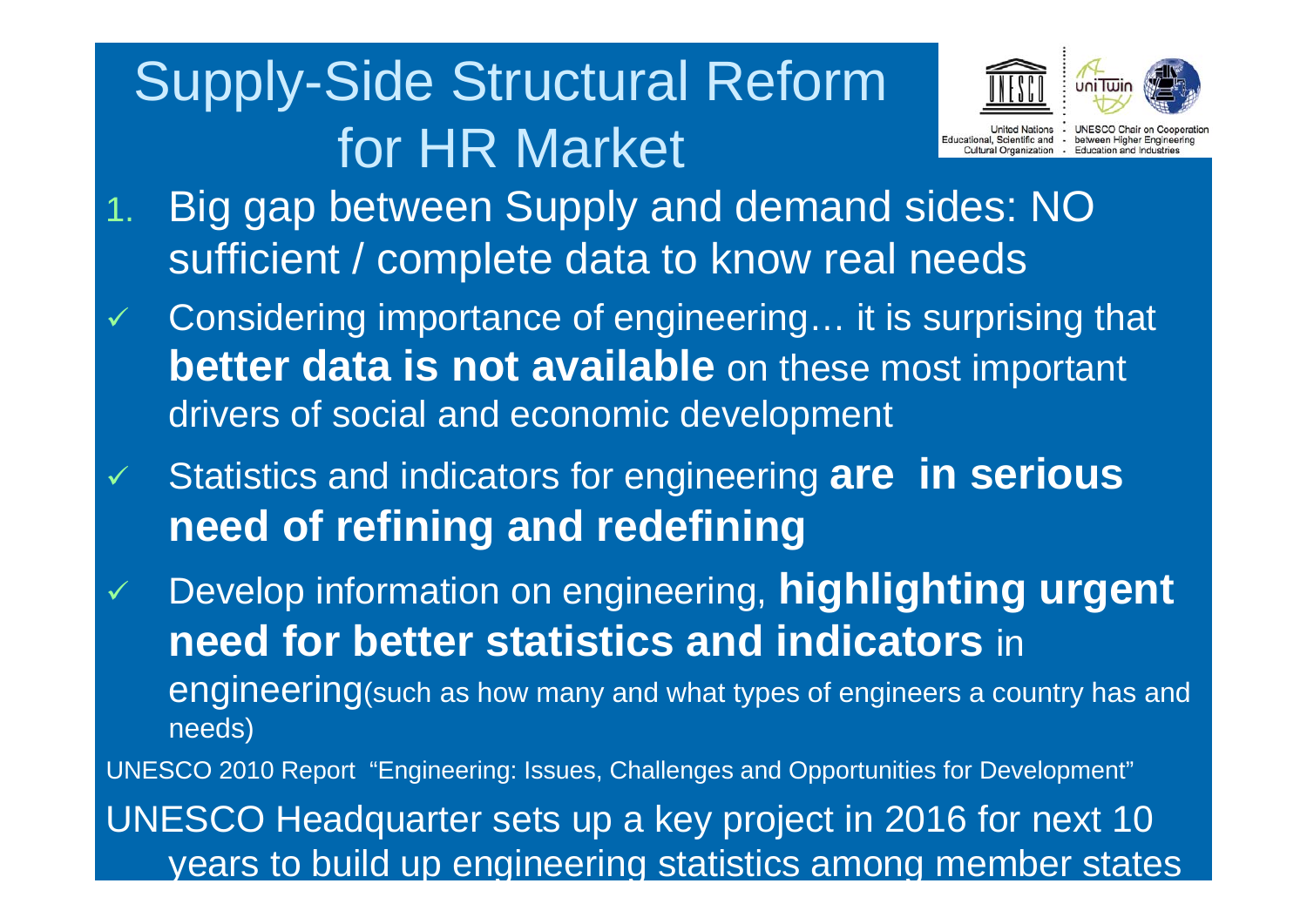## Supply-Side Structural Reform for HR Market



between Higher Engineerin

2. Over production– Actually should be interpreted as

Over-built low quality graduates -- High unemployment rate among new graduates  $\checkmark$  Insufficient high quality graduates -- Great shortage of talents in HR market for industry and society

3. Unbalanced allocation of education resources between academic and professional-oriented education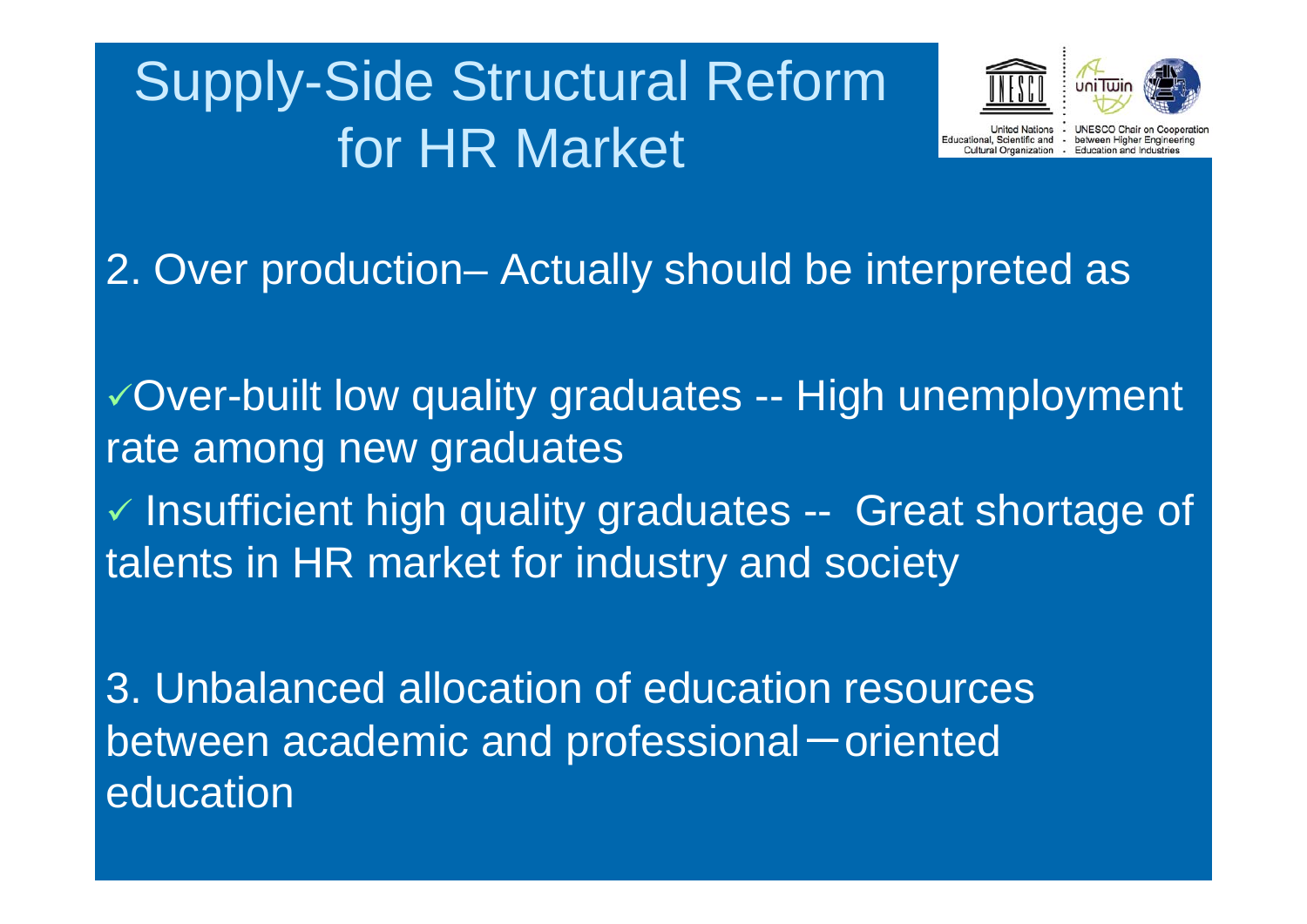## Supply-Side Structural Reform for HR Market



hetween Higher Engineeri

4. Isolated education environment from society and industry: self-entertainment

Target, Process, Assessment

5. Structural transition and upgrading of professional education

Academic-oriented to Application-oriented Professionalism in education process Innovation and entrepreneurship education Teacher-centered to student-centeredInfusion of technical contents and humanism and culture contents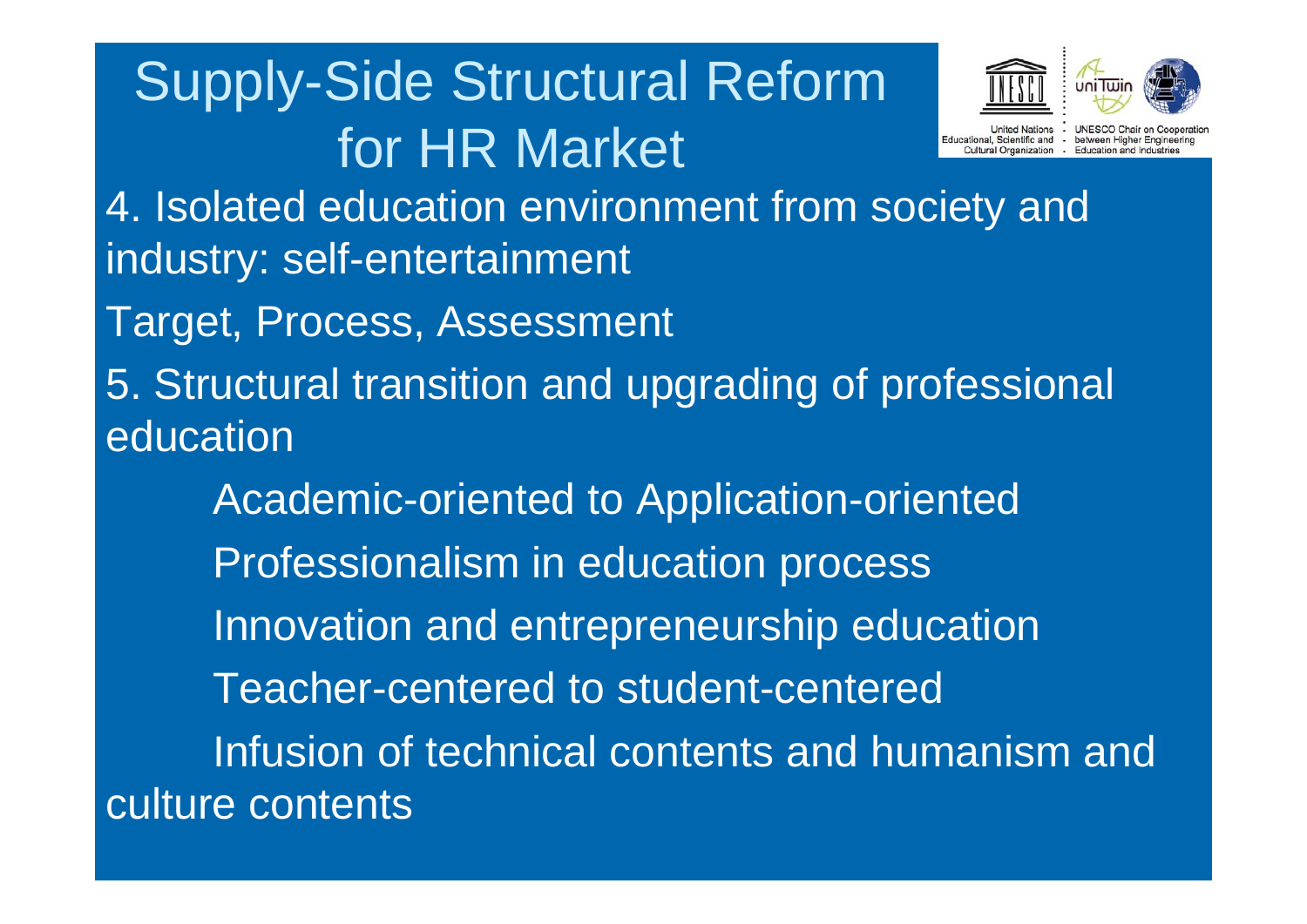## **UNESCO Report** (**1972** )



uni Twin

**Inited Nations** 

**UNESCO Chair on Cooperation** lucational, Scientific and - between Higher Engineering Cultural Organization - Education and Industries

• "For the first time in history some societies are beginning to reject many of the products of institutionalized education. …This shows how easily educational systems can become out of phase."

Source: Edgar Faure, etc. "Learning to be: The world of education today and tomorrow", UNESCO, 1972

**Edgar Faure Felipe Herrera Abdul-Razzak Kaddoura Henri Lopes Arthur V. Petrovsky Majid Rahnema Frederick Champion Ward** 

Learning

 $\equiv$ 

Unesco

The world of education today and tomorrow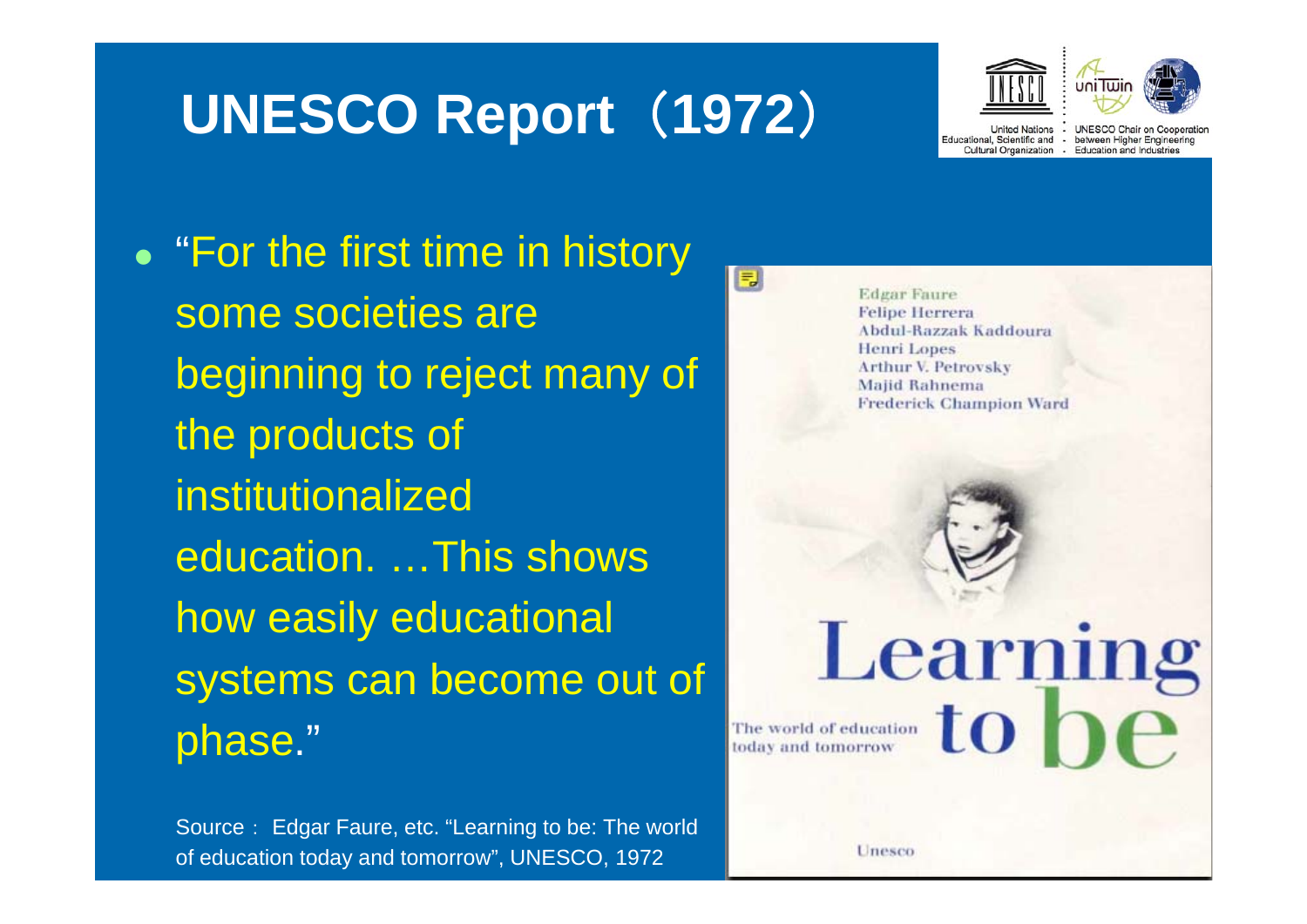## Talent Shortage - Manpower 2015 Survey



uniTwin

**United Nations** 

Educational, Scientific and .

Cultural Organization .

۰.

UNESCO Chair on Cooperation

between Higher Engineering

Education and Industries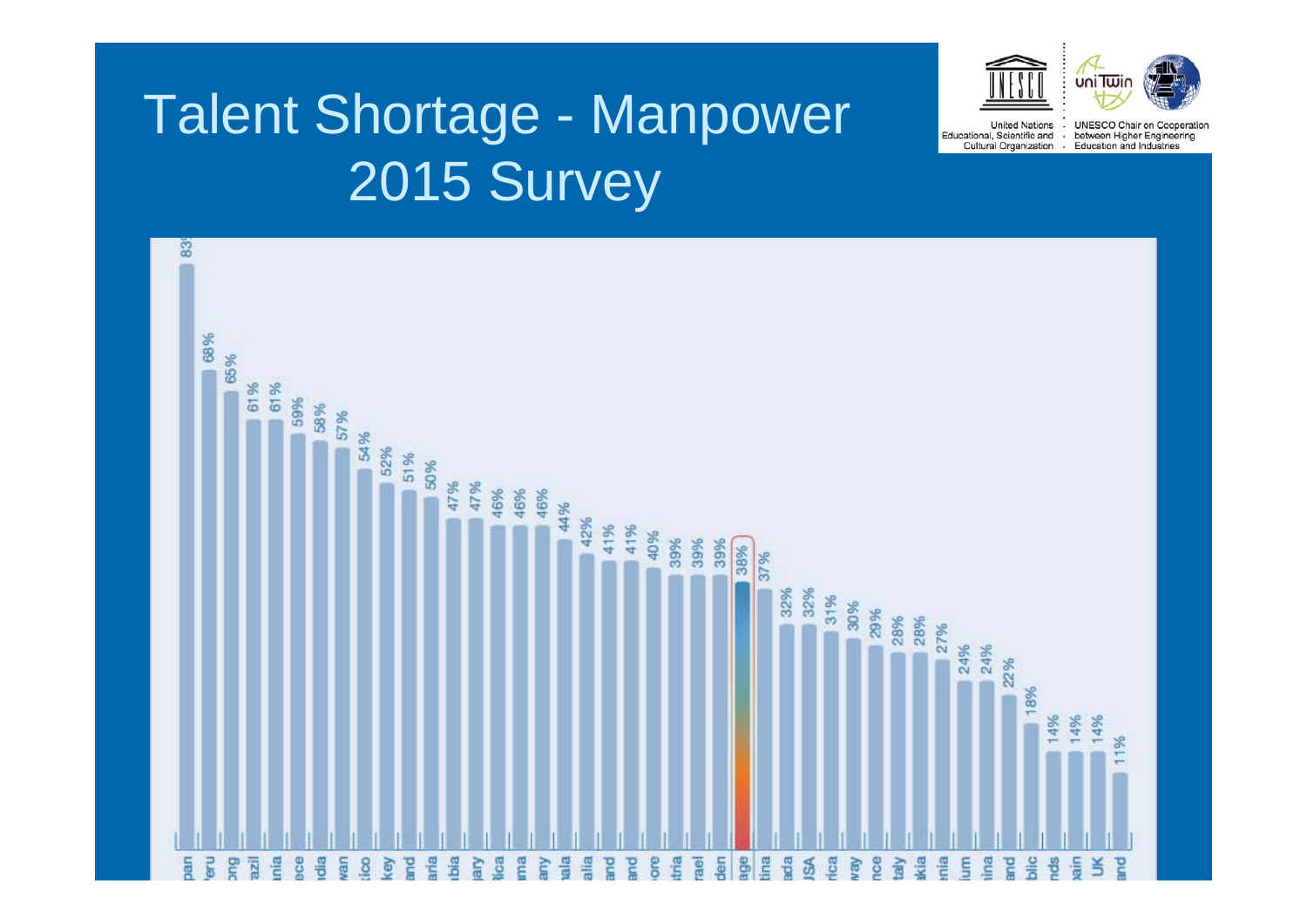

 $\sqrt{\frac{4}{10}}$ 

United Nations -

UNESCO Chair on Cooperation Educational, Scientific and - between Higher Engineering<br>Cultural Organization - Education and Industries

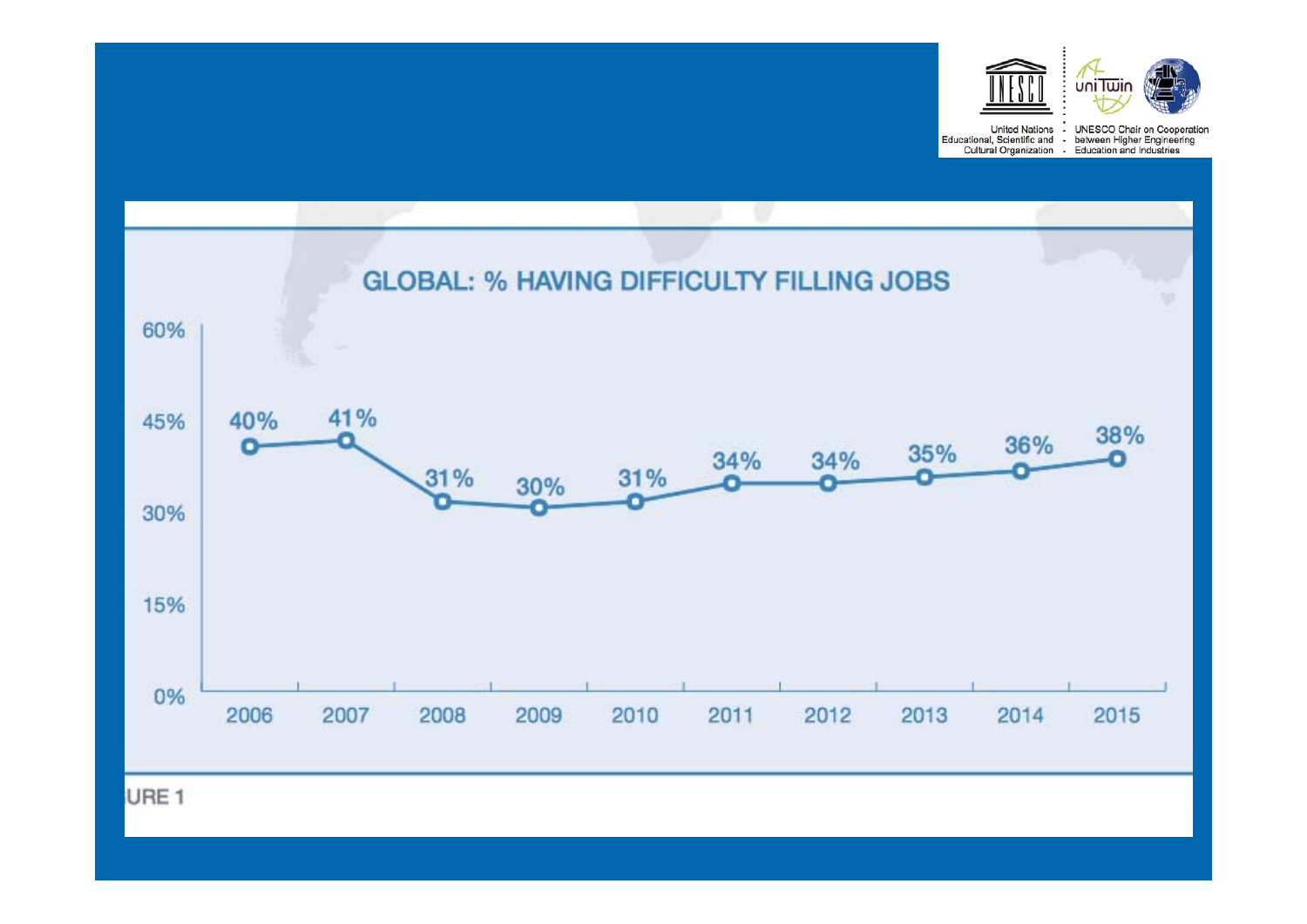## Top 10 Jobs Employers Are Having Difficulty Filling



uniTwin

Inited Nations lucational, Scientific and - between Higher Engineering Cultural Organization - Education and Industries

UNESCO Chair on Cooperation

### GLOBAL: TOP 10 JOBS EMPLOYERS ARE HAVING DIFFICULTY FILLING

- 1 | Skilled Trade Workers
- 2 | Sales Representatives
- 3 | Engineers
- **Technicians**

### **Drivers**

- 6 | Management/Executives
- 7 | Accounting & Finance Staff
- 8 | Secretaries, PAs, Administrative Assistants & Office Support Staff
- 9 | IT Staff
- **Production/Machine Operators**

2015 surveyed 41000 companies in 42 countries Talent shortage at Higher, meddle and lower end positions Correlated professional education level  $\checkmark$  Middle vocational: 1,5,10 (5.3 X 3)  $\checkmark$ Higher vocational: 2,4,7,8,9 10(6.0X5) Undergraduate study:  $\sqrt{2}$ , 3, 6, 7, 8, 9 (5.8X6)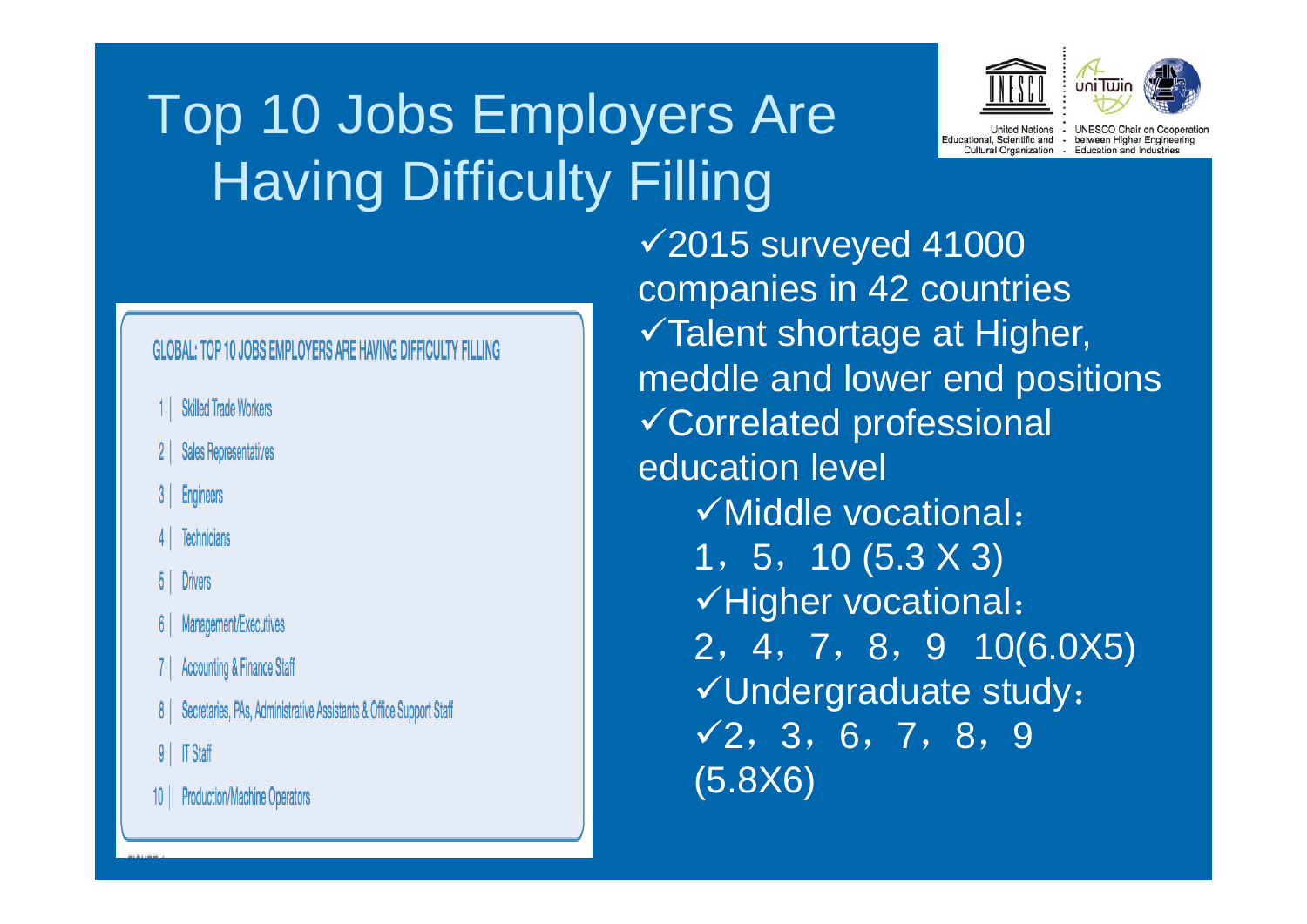### Top 10 talent shortage in mainland of China



 $\sqrt{\frac{1}{10}}$ 

United Nations -

UNESCO Chair on Cooperation Educational, Scientific and - between Higher Engineering Cultural Organization - Education and Industries

### CHINA

### OP 10 JOBS EMPLOYERS ARE HAVING DIFFICULTY FILLING

- 1 | Technicians
- 2 | Sales Representatives
- 3 | Sales Managers
- 4 | Management / Executive (Management / Corporate)
- 5 Laborers
- 6 | Skilled Trades
- 7 | Engineers
- 8 | IT Personnel
- 9 | Production Operators / Machine Operators
- 10 | Researchers (R&D)

### $GLOBAL: TOP 10 JOBS EMPLOYERS ARE HAVING DIFFCULTY FILING  $h$$

Middle vocational:

(f)  $\mathbb{R}$   $\mathbb{R}$   $\mathbb{R}$   $\mathbb{R}$ 

Ξ

- its industries2 | Sales Representatives
- 
- 4 | Technicians
- 5 Drivers
- $\sim$  1,2,8  $\sim$  1,2,8  $\sim$  1,2,8  $\sim$  1,2,8  $\sim$  1,2,8  $\sim$  1,2,8  $\sim$  1,3  $\sim$  1,3  $\sim$  1,3  $\sim$  1,3  $\sim$  1,3  $\sim$  1,3  $\sim$  1,3  $\sim$  1,3  $\sim$  1,3  $\sim$  1,3  $\sim$  1,3  $\sim$  1,3  $\sim$  1,3  $\sim$  1,3  $\sim$  1,3  $\sim$  1,3  $\sim$  1,3  $\$
- 7 | Accounting & Finance Staff
- 8 | Secretaries, PAs, Administrative Assistants & Office Support Staff | | 8X5)
- $9$  |  $\sqrt{15}$  Staff
- $\frac{1}{2}$

## tage is different 1 | Skilled Trade Workers

## **Correlation professional education**

### $b$ nal: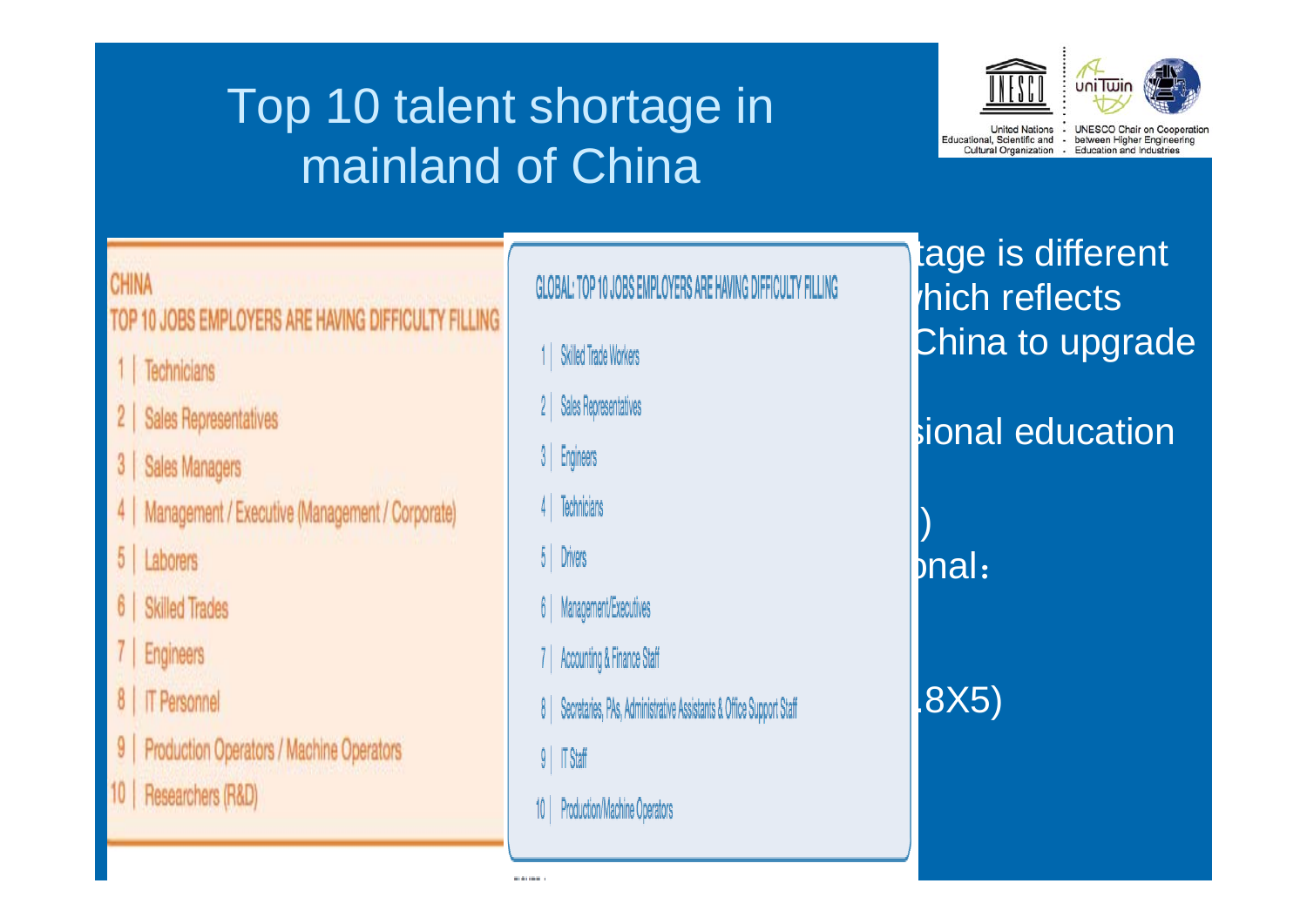



United Nations -

UNESCO Chair on Cooperation Educational, Scientific and - between Higher Engineering Cultural Organization - Education and Industries

### GLOBAL: TOP JOBS EMPLOYERS ARE HAVING DIFFICULTY FILLING 2006-2015



**FIGURE 3**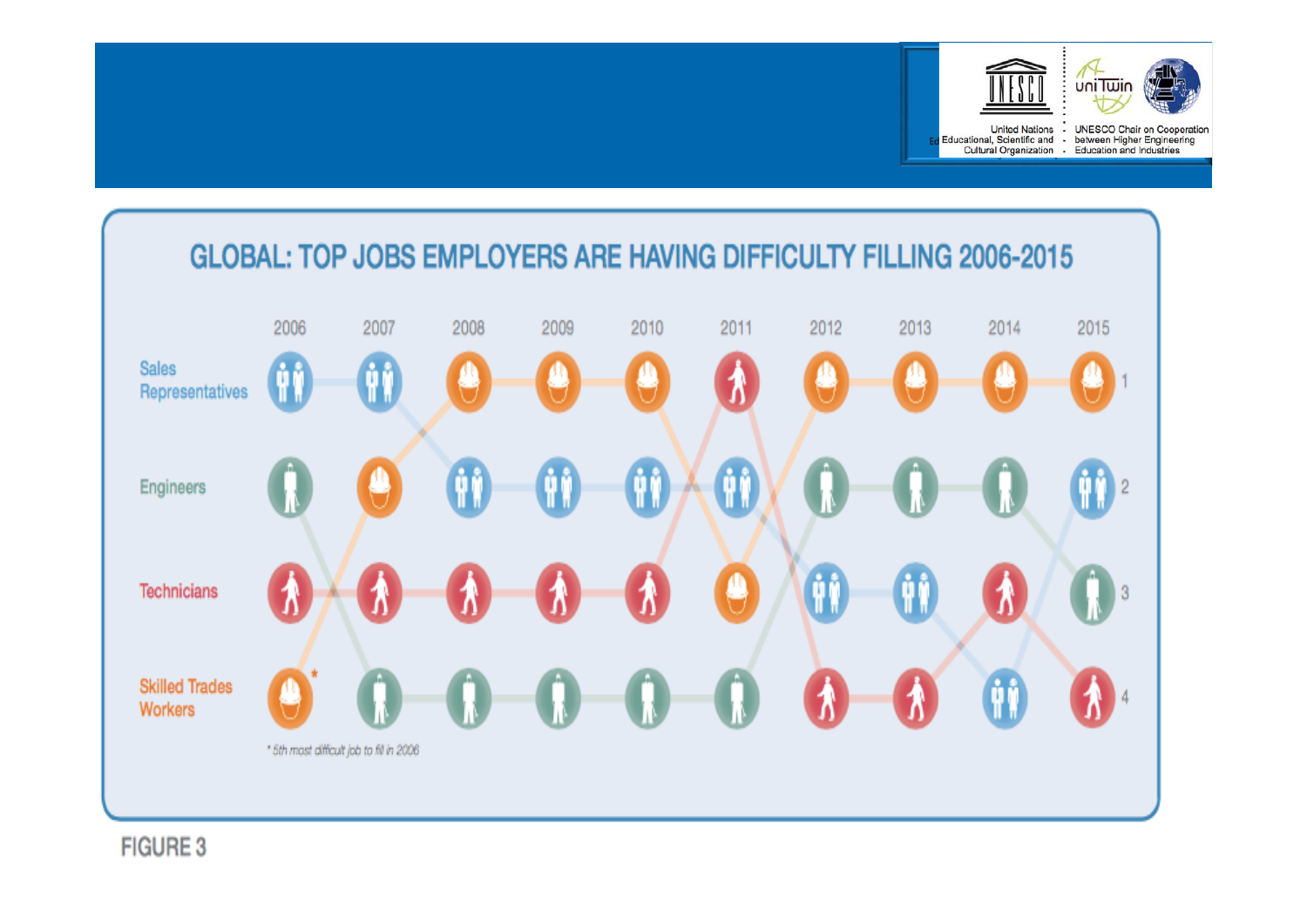

**Jnited Nations** 

Cultural Organization - Education and Industries

ucational, Scientific and -



**UNESCO Chair on Cooperation** 

between Higher Engineering

Reasons for Difficulty Filling Jobs

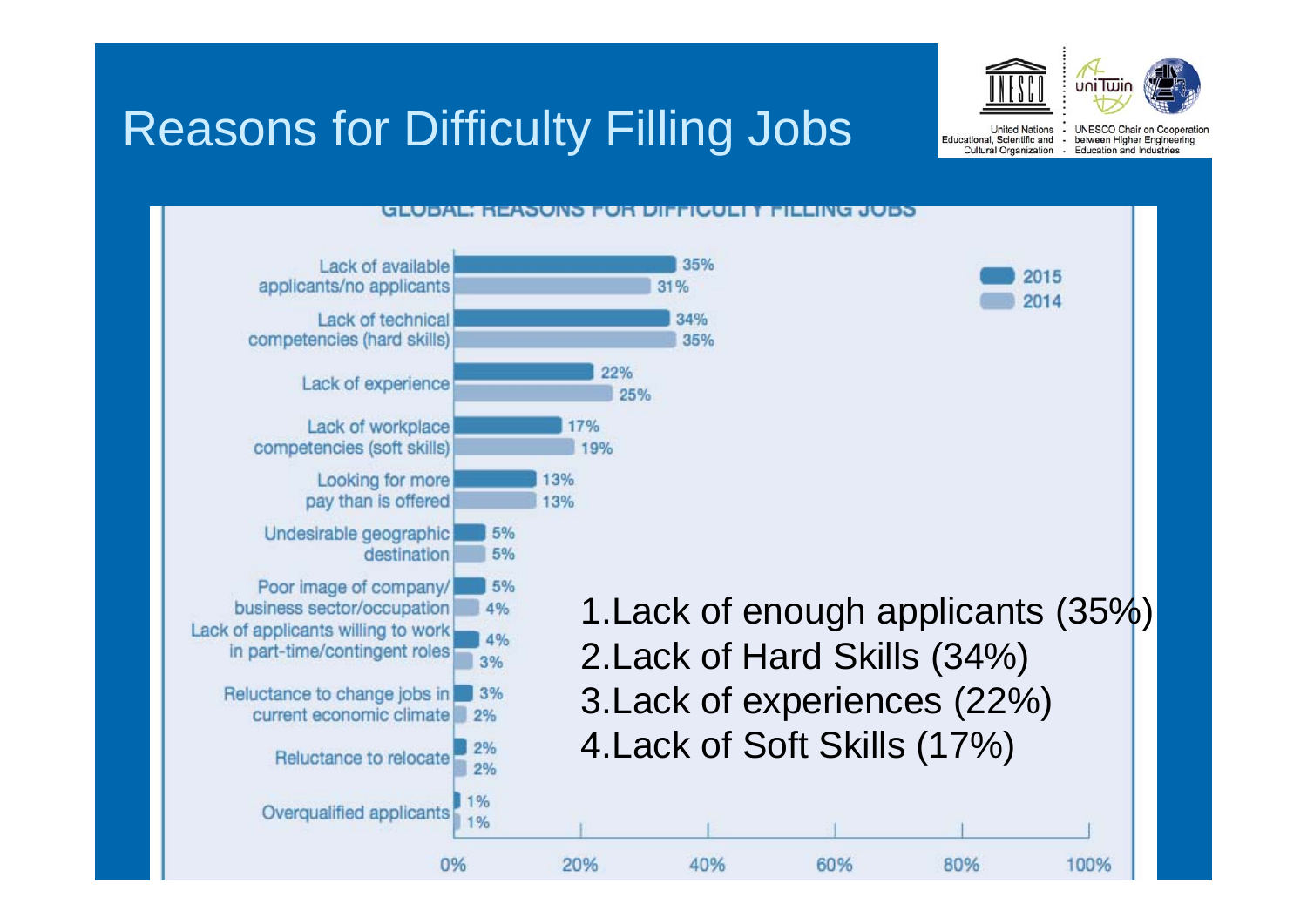# How to satisfy the key stakeholders' needs? Graduates find jobs Companies recruit talents $\triangleright$  State builds for Human Resource



fungtional Scientific and Cultural Organization .

**UNESCO Chair on Cooperal** between Higher Engineering Education and Industries

Professional career-oriented professional education must be promoted!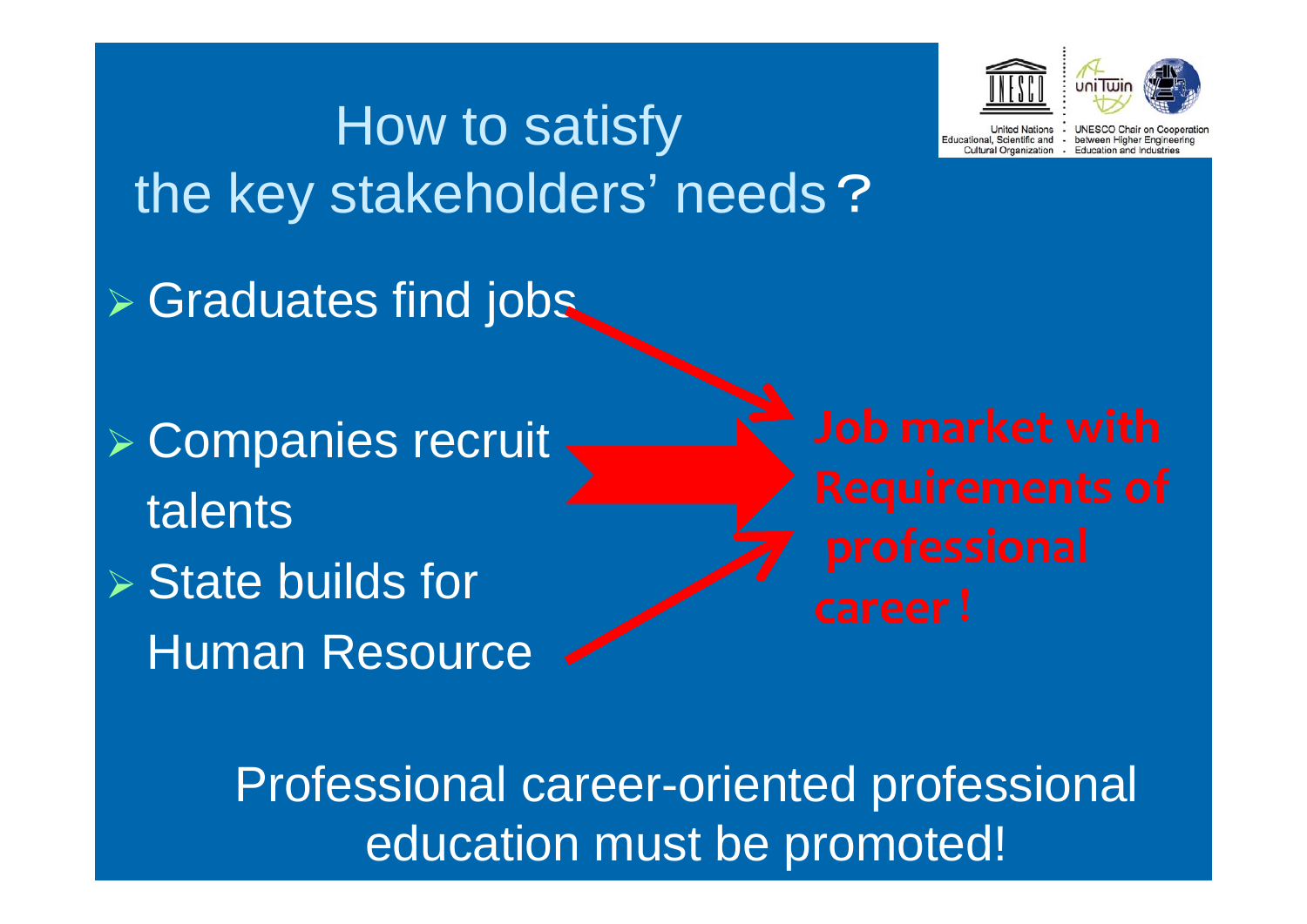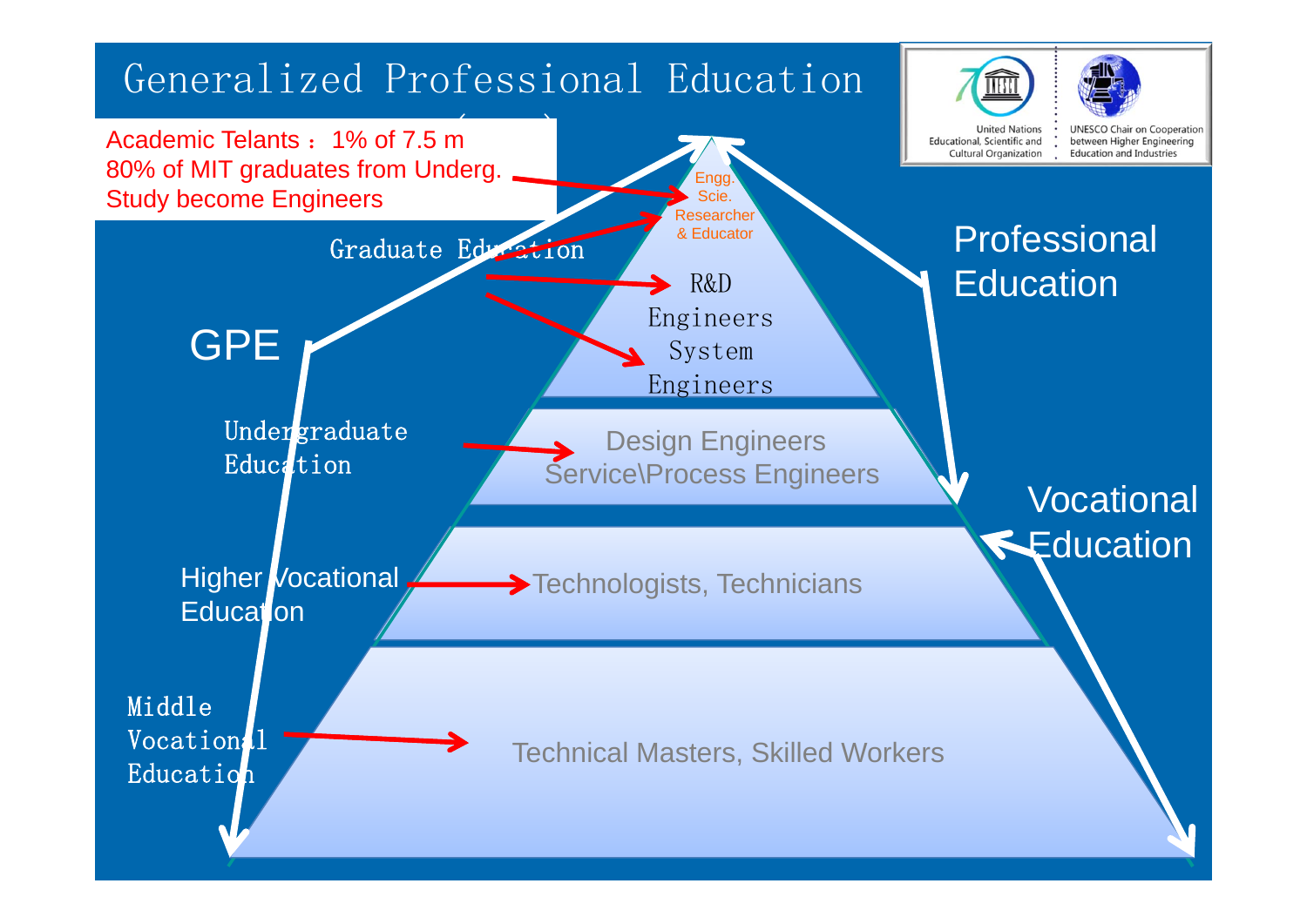### Desired engineers for 21st century





source: **Gretar Tryggvason and Diran Apelian , JOM Oct.2006, translated into Chinese by Cha** 

aited Nations

**UNESCO Chair on Cooperation** Educational, Scientific and - between Higher Engineering Cultural Organization - Education and Industries

### $\blacktriangleright$  **19th Century and First Half of the 20th Century: The Professional Engineer**

- $\blacklozenge$ As distinct profession early engineering programs focused on considerable hands-on training
- $\blacklozenge$  Role of science and mathematical modeling slowly increased and gained acceptance.

### **Second Half of the 20th Century: The Scientific Engineer**

- $\blacklozenge$  By 1950's, technological progress, such as nuclear energy, geopolitical realities by Sputnik stimulated needs for engineers to be well-versed in science and mathematics
- $\blacklozenge$  This continued until 2000, although design content increased slowly. In early 1990s it was clear that more than science was needed to emphasize nontechnical professional skills such as teamwork and communications.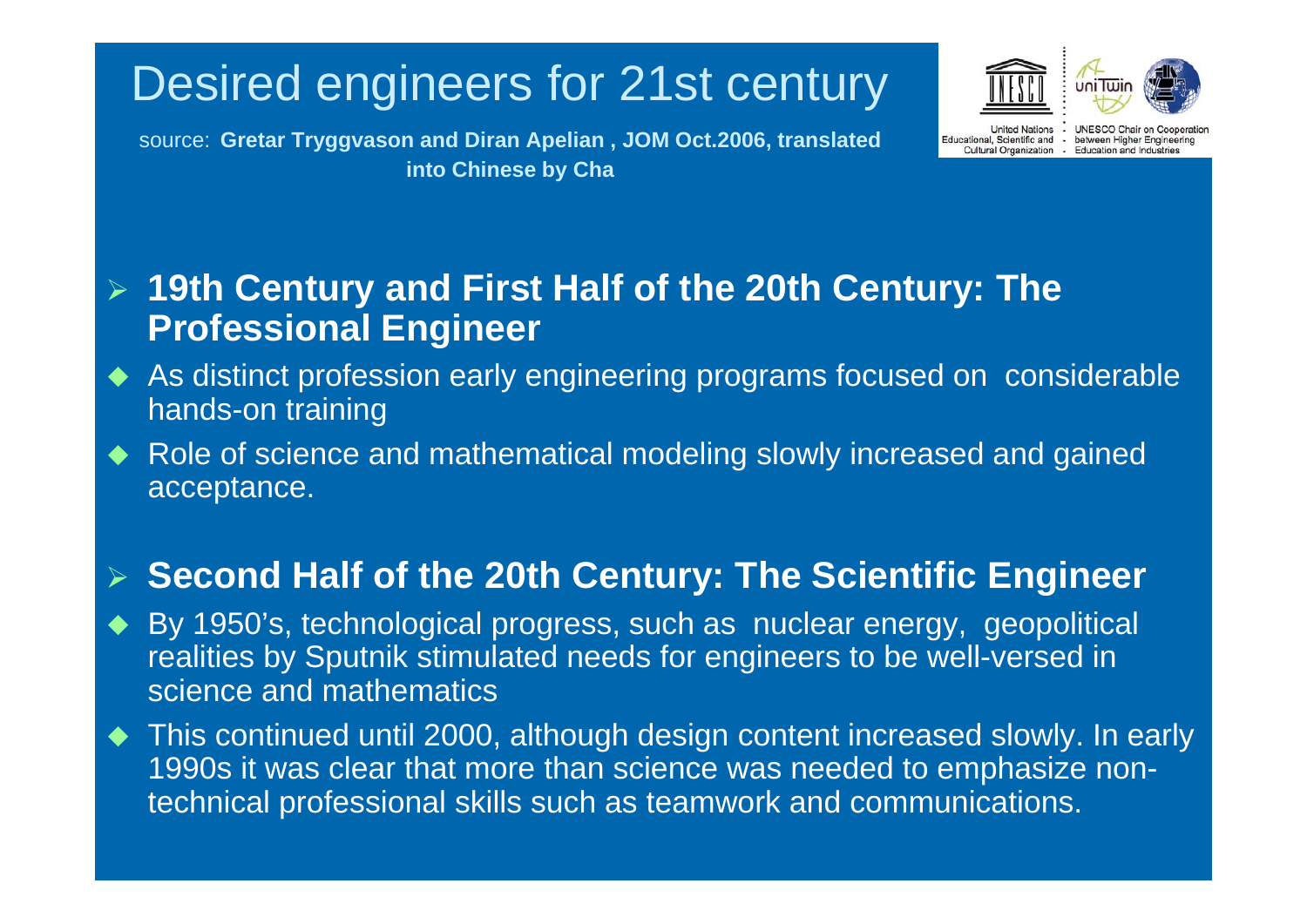### Desired engineers for 21st century





source: **Gretar Tryggvason and Diran Apelian , JOM Oct.2006, translated into Chinese by Cha** 

aited Nations

UNESCO Chair on Cooperation Educational, Scientific and - between Higher Engineering Cultural Organization - Education and Industries

### **The 21st Century: The Entrepreneurial/ Enterprising Engineer**

- $\blacklozenge$  Knows everything—can find information about anything quickly and knows how to evaluate and use the information.
- $\blacklozenge$  Can do anything—understands the engineering basics to the degree so they can quickly assess what needs to be done, can acquire the tools needed, and can use these tools proficiently.
- $\blacklozenge$  Works with anybody anywhere— communication skills, team skills, and understanding of global and current issues necessary to work effectively with other people.
- $\blacklozenge$  Imagines and can make the imagination a reality—has the entrepreneurial spirit, the imagination, and the managerial skills to identify needs, come up with new solutions, and see them through.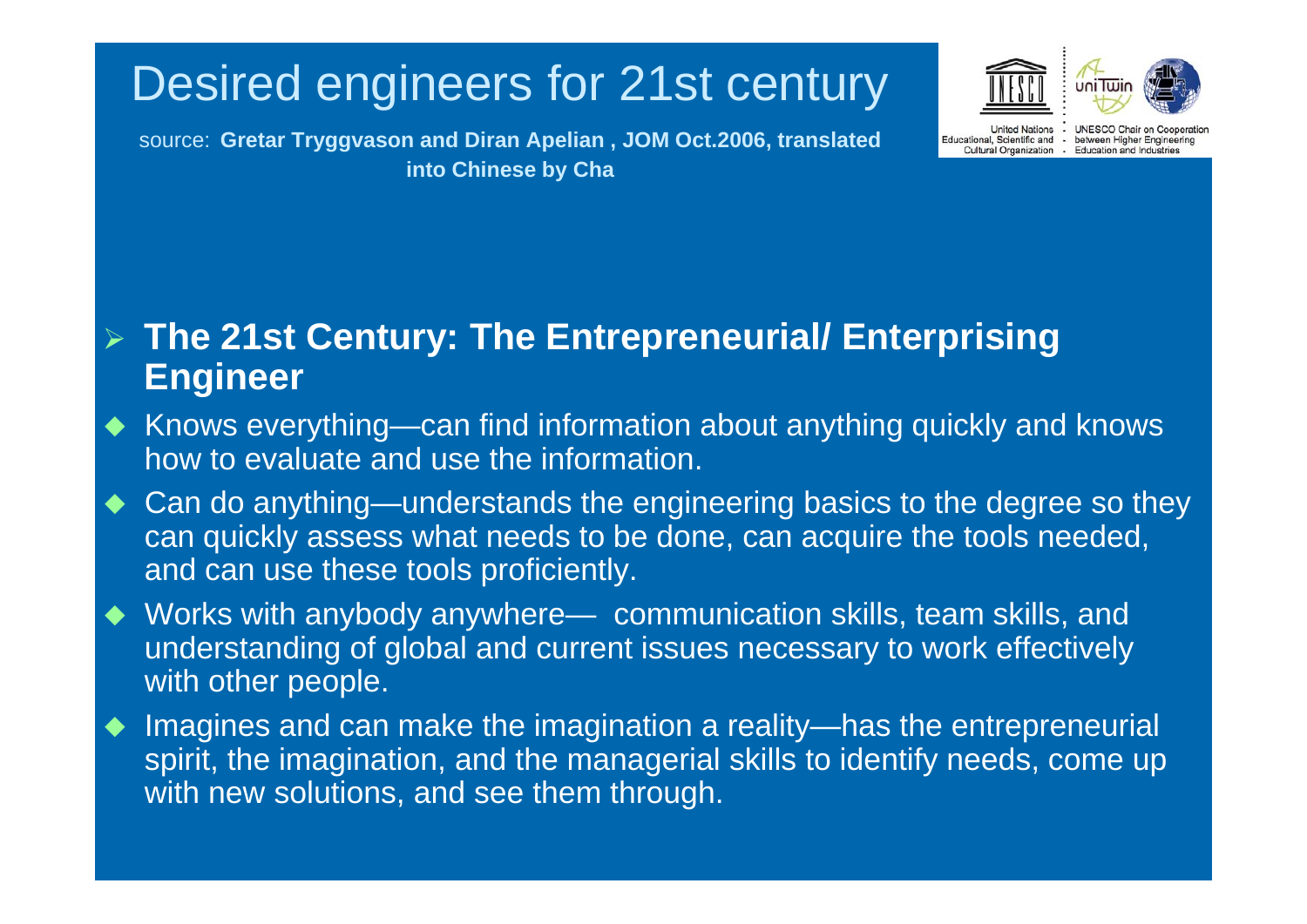### Desired attributes of an engineer source: Boeing Management Company



**UNESCO Chair on Cooperat** between Higher Engineering Scientific and -Cultural Organization - Education and Industries

- $\blacktriangleright$ A good understanding of engineering science fundamentals
- $\blacktriangleright$ A good understanding of design and manufacturing process
- $\blacktriangleright$ A multi-disciplinary, systems perspective
- $\blacktriangleright$  A basic understanding of the context in which engineering is practical (market, business, economy, services,
- **► Good communication skills**
- $\blacktriangleright$ High ethical standards
- $\blacktriangleright$  Ability to think both critically and creatively-independently and cooperatively
- $\blacktriangleright$  Flexibility: the ability and self-confidence to adapt to rapid or major changes
- $\blacktriangleright$ Curiosity and desire to learn for life
- $\blacktriangleright$ A profound understanding of importance of team work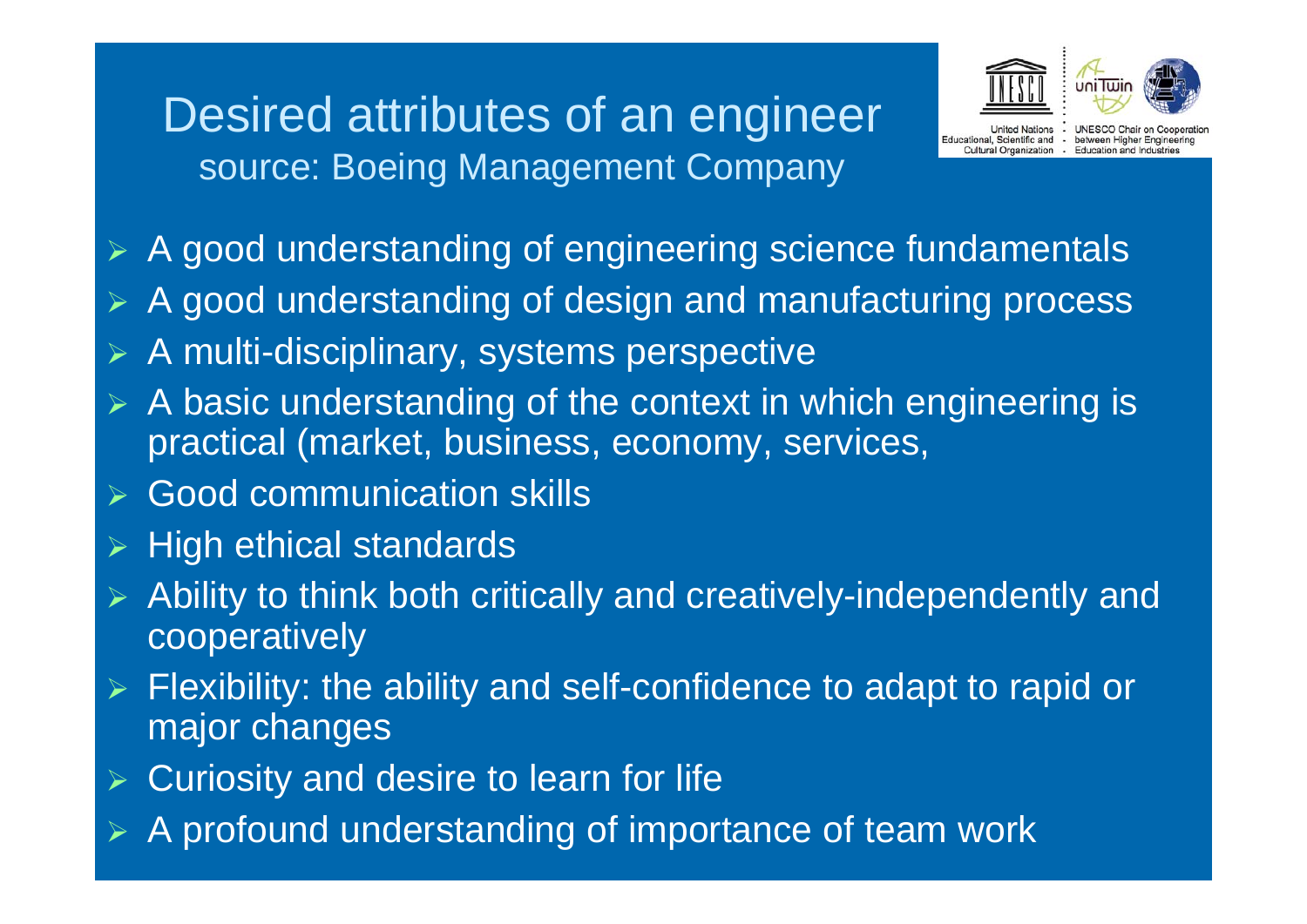### Huge Gap between Cultural Context of Professional Career and Professional Education





d Nations .

**UNESCO Chair on Coope** ducational, Scientific and - between Higher Engineering Cultural Organization - Education and Industries

- 1. Customer-oriented vs. Self-entertainment-oriented
- 2. Complete products and life-long services for customers vs. Ending service as soon as graduation
- 3. Continuous improvement and innovation vs. Rigid structure for decades
- 4. Team work and effective communication vs. Isolated **students**
- 5. Problem-based working strategy vs. Disciplineoriented with gap between disciplines
- 6. Meet social needs for better products and services with resources currently available vs. Waiting for change of conditions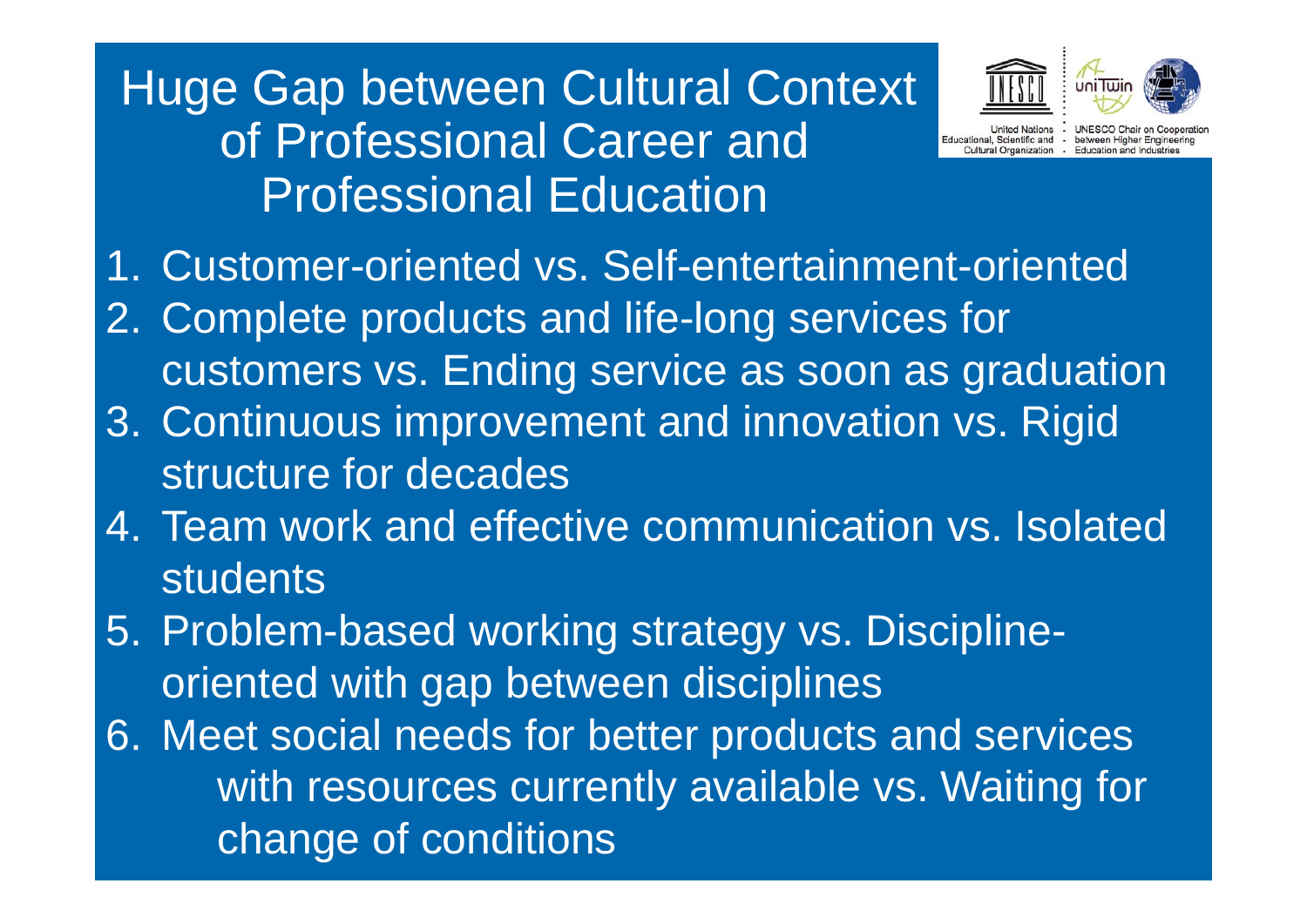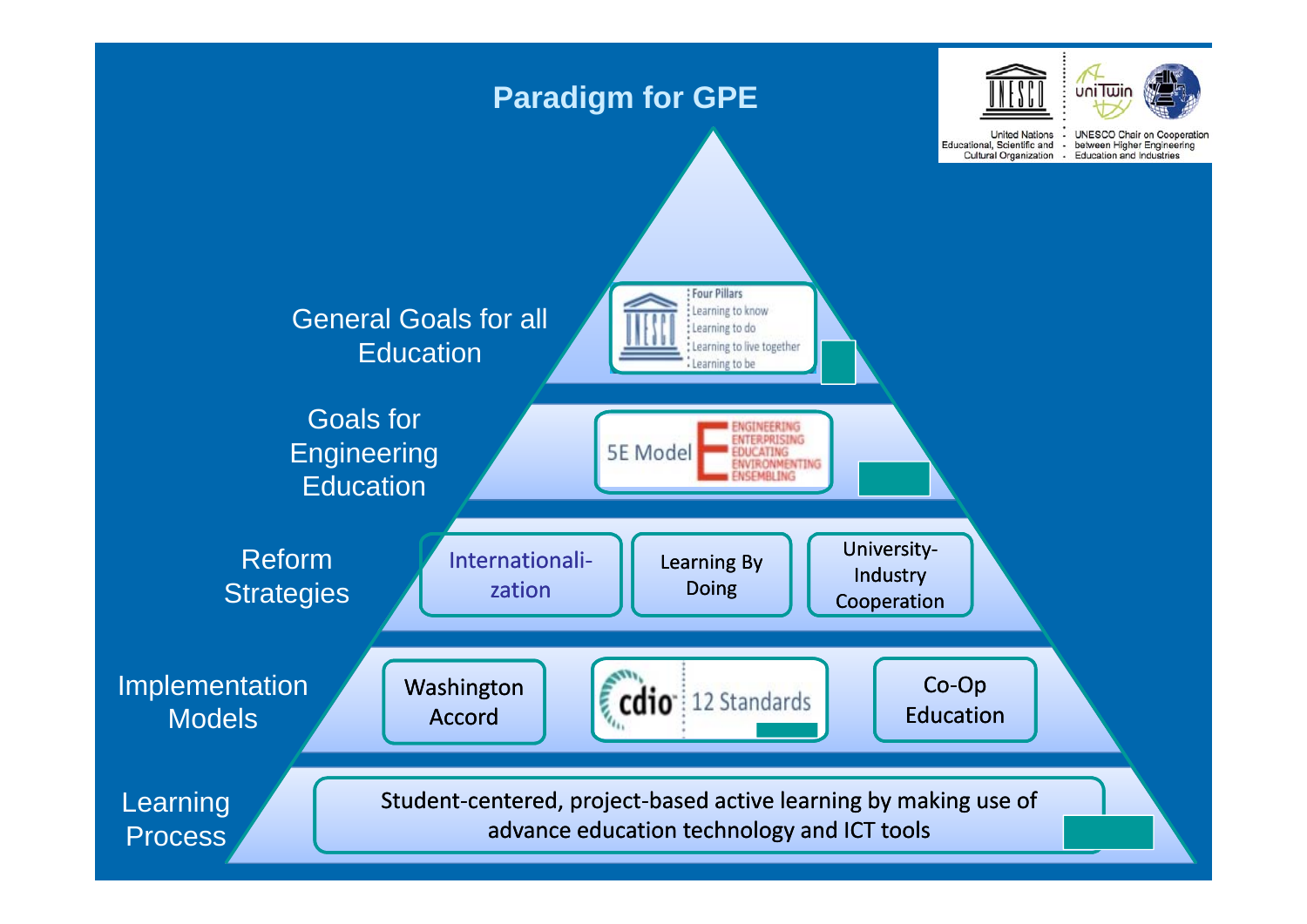5E Outcomes-based Engineering Education by Group T of Leuven University





d Nations

**UNESCO Chair on Cooperation** Educational, Scientific and - between Higher Engineering Cultural Organization - Education and Industries

- $\blacktriangleright$  Engineering: Innovation -- design and make
- $\blacktriangleright$  $\triangleright$  Enterprising: Entrepreneurship – vision, mission, deliver to market, cost effective, efficiency, team work
- $\blacktriangleright$  Educating: Developing ones- Life-long learning and to communicate with others
- Environmenting: Consciousness-adapting to multicultural and protect natural environment/resource
- Ensembling: Responsibility-to be harmonic with society and nature, social and professional ethics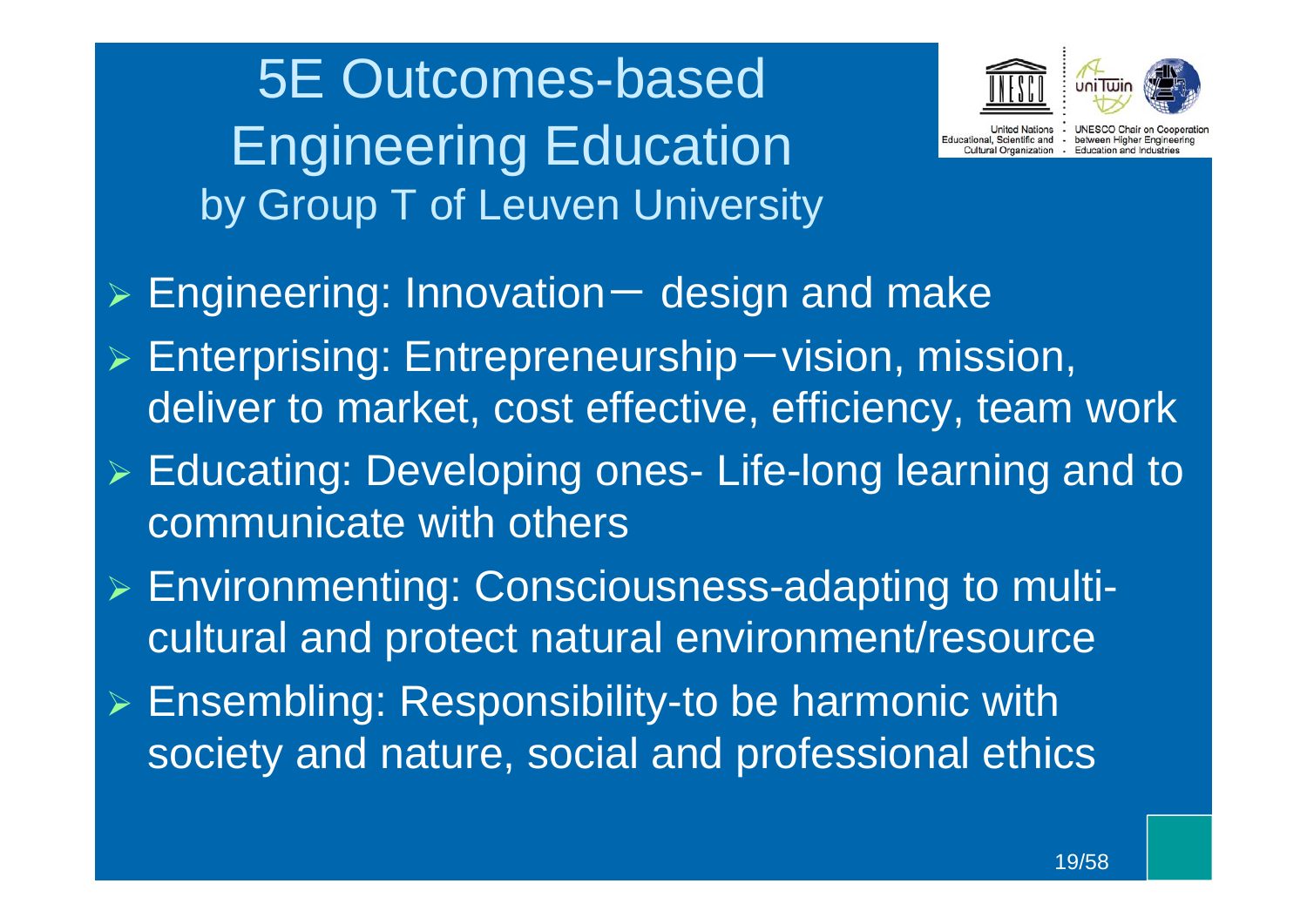## Roles of ICT in Future Professional EducationFrom Macro to Micro



uni Twin

**ited Nations** 

**UNESCO Chair on Cooperal** Educational, Scientific and - between Higher Engineering Cultural Organization - Education and Industries

- $\blacktriangleright$ To identify real needs in society and industries
- $\triangleright$  Recruitments of students and faculty
- $\blacktriangleright$ Management of pedagogic process
- $\blacktriangleright$  Management of student-centered project-based active learning process
- Education resources for everyone at anywhere and anytime OER, MOOC….
- Assessment on learning outcomes- not only for theoretical work but also for practice **Personalized Mass Edu. vs. Customized Mass Production Changes of learning Paradigm create great needs for ICT**  $\overline{\phantom{a}}$  20/58  $\overline{\phantom{a}}$  20/58  $\overline{\phantom{a}}$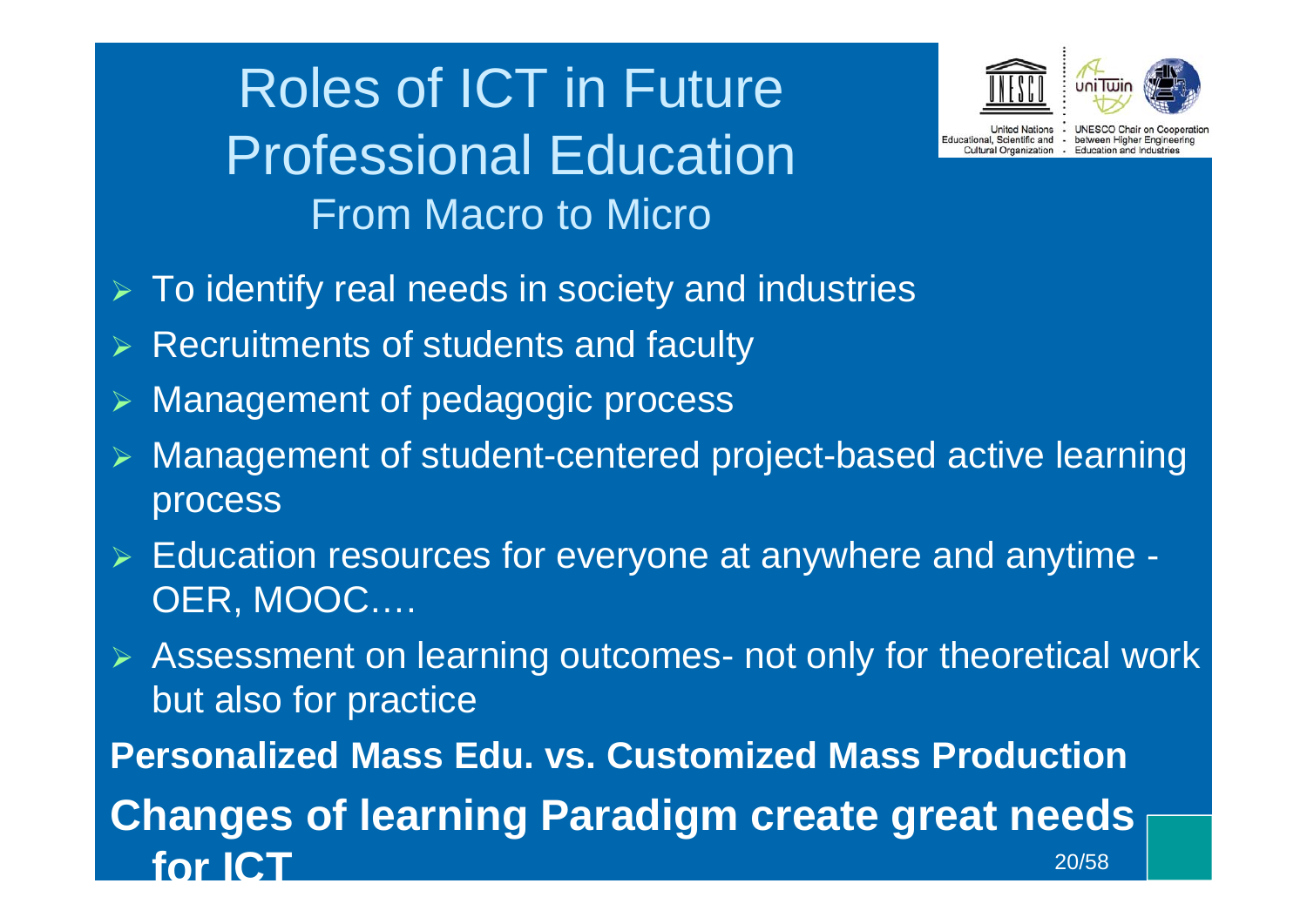### uni Twin Tsunami Impact of ICT on Inited Nations **UNESCO Chair on Cooperation** ducational, Scientific and between Higher Engineering professional education-how Cultural Organization - Education and Industries long it will be last ? OER 、MOOC 、Cloud Computing …… Books $\lceil \lceil \lceil \lceil \rceil \rceil \rceil$  $\uparrow$   $\uparrow$   $\uparrow$   $\uparrow$   $\uparrow$  $\mathbb{R}^2$ -based in  $\mathcal{L}=\mathcal{L}[\mathcal{L}[\mathcal{L}[\mathcal{L}]]]$ Learning+Internet Teachers'interaction**Students** Internship in job marketLabs→Professional training Center→Maker's Space→Platform for student-centered active learning + Professional Experts (**Teacher+Engineer** 、**Physician** 、**Accountant** 、**Lawyer….** )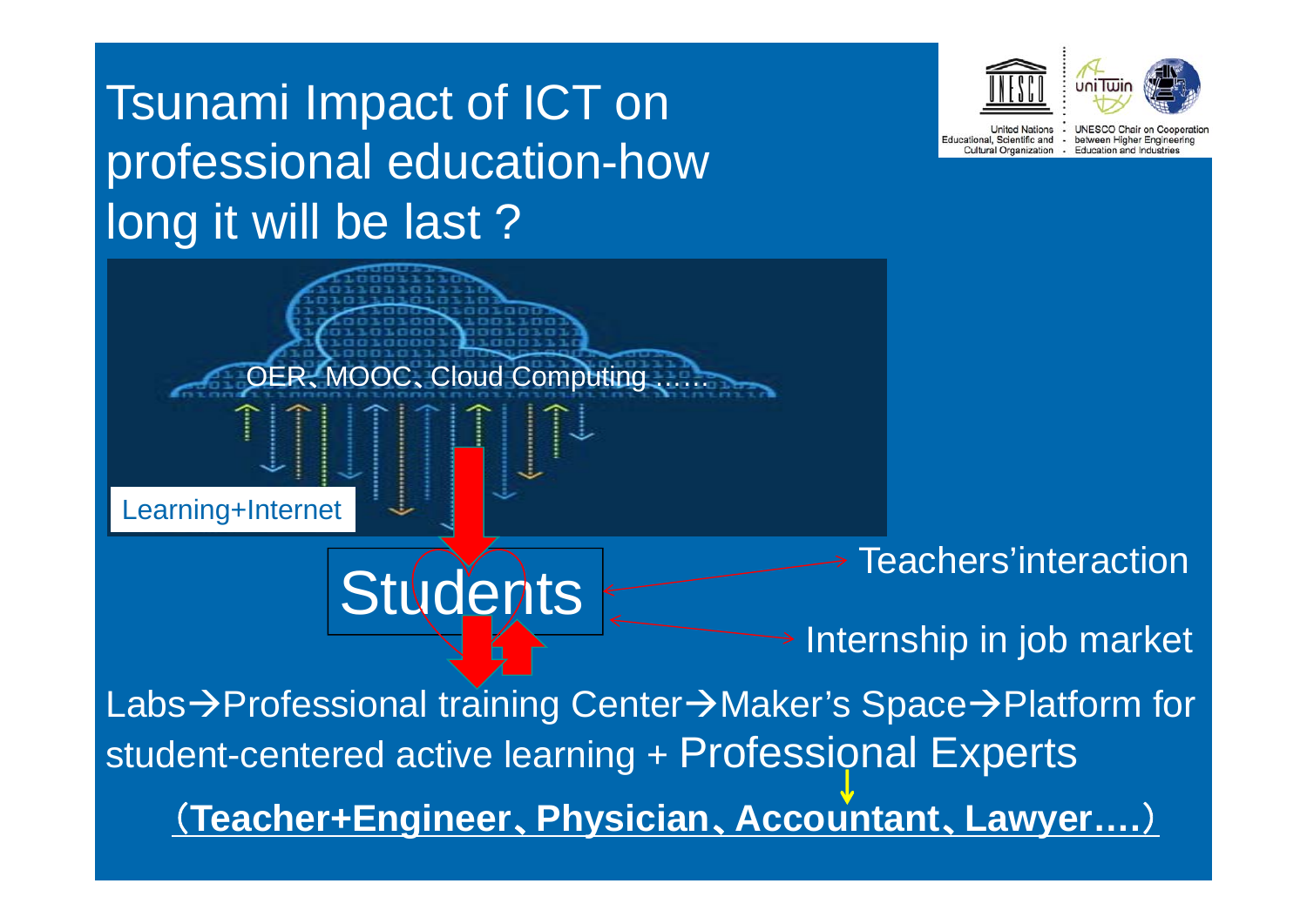



United Nations -

**UNESCO Chair on Cooperation** Educational, Scientific and - between Higher Engineering Cultural Organization - Education and Industries

### "If we teach today as we taught yesterday, we rob our children of tomorrow

John Dewey

**We must continuously improve professional education**